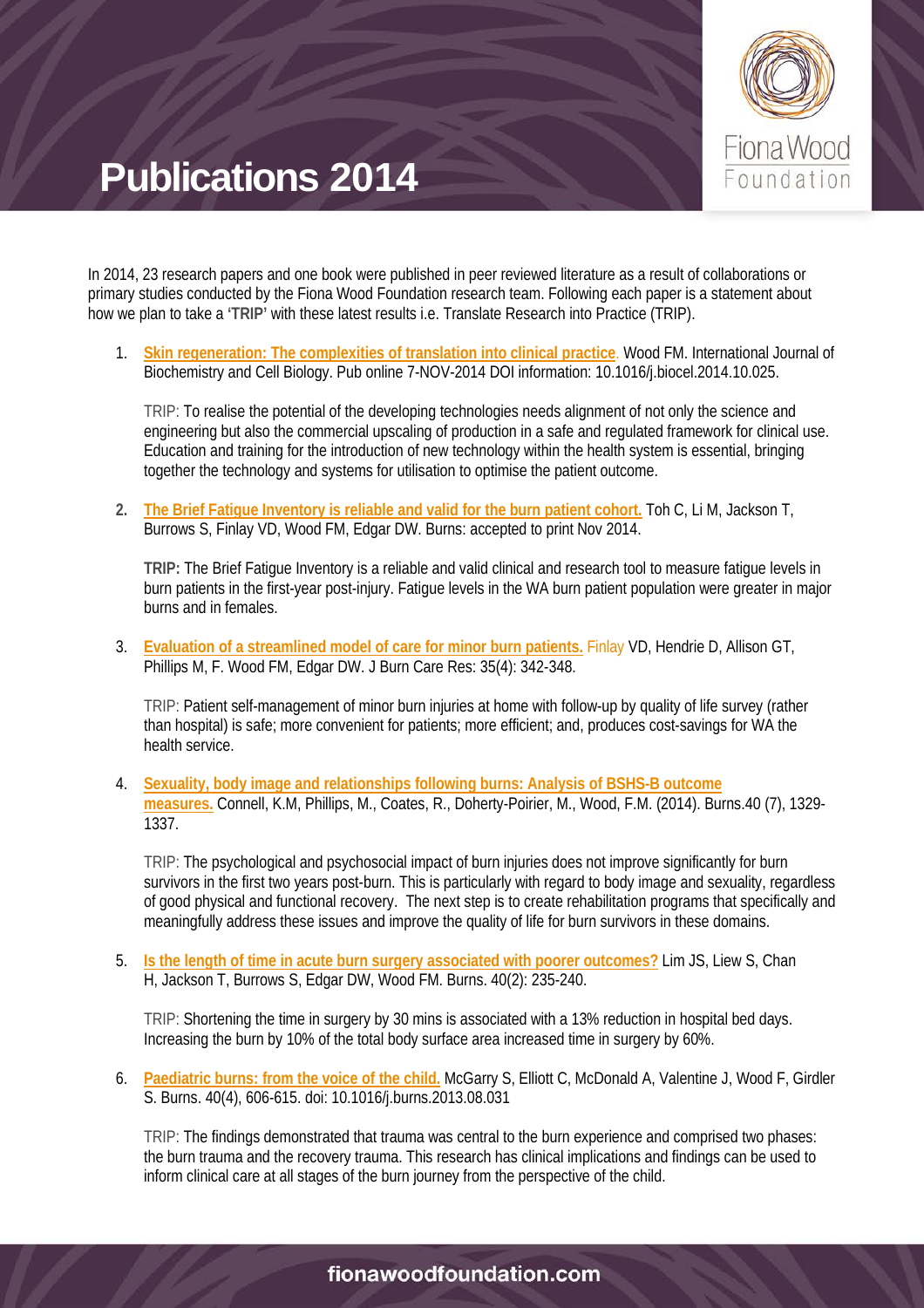

7. **[Enhancing the clinical utility of the Burn Specific Health Scale-Brief: not just for major burns.](http://www.sciencedirect.com/science/article/pii/S0305417913002088)** Finlay VD, Phillips M, Wood FM, Hendrie D, Allison GT, Edgar DW. Burns. 40(2): 328-336.

TRIP: We confirmed assessment of patients by a quality of life questionnaire, previously used for major burns, is a useful adjunct for clinical practice decision making and can be used for bench-marking, determine best practice and improve efficiency across the WA burn population, regardless of severity.

8. **[Long term sensory function after minor partial thickness burn: A pilot study to determine if recovery is](http://www.sciencedirect.com/science/article/pii/S0305417914001181)  [complete or incomplete.](http://www.sciencedirect.com/science/article/pii/S0305417914001181)** Lim JY, Lum CH, Tan AJ, Jackson T, Burrows S, Edgar DW, Wood FM. Burns. 40 (8): 1538-1543.

TRIP: Measurable sensory deficits persist in mature, good quality burn scars. These deficits may influence long-term recovery after minor partial thickness burn.

9. **[Sexuality following trauma injury: A literature review.](http://burnstrauma.com/article.asp?issn=2321-3868;year=2014;volume=2;issue=2;spage=61;epage=70;aulast=Connell)** Connell KM, Coates R, Wood FM. Burns & Trauma. 2(2). 62-70.

TRIP: A total of 36 research articles were included in this review. Four themes were identified in three trauma groups i.e. physiological impact of trauma on sexuality; cognitive-genital dissociation; sexual disenfranchisement; and, sexual rediscovery.

10. **[Hot ash burns in the children of Western Australia: how and why they happen.](http://www.sciencedirect.com/science/article/pii/S0305417913003550)** Martin L, McWilliams T, Burrows S, Rea S, Wood F. Burns. 40:1030-2

**TRIP:** Hidden hot ash can cause burns to feet which are severe enough to need surgery to heal. Always put campfires out with water.

11. **["This is not just a little accident": a qualitative understanding of paediatric burns from the perspective](http://informahealthcare.com/doi/abs/10.3109/09638288.2014.892640)  [of parents.](http://informahealthcare.com/doi/abs/10.3109/09638288.2014.892640)** McGarry S, Elliott C, McDonald A, Valentine J, Wood F, Girdler S. Disability and Rehabilitation. doi: 10.3109/09638288.2014.892640

TRIP: Findings from this research allow health professionals to optimise a holistic clinical service from a consumer's perspective at all stages of the burn journey. These research conclusions can be used for the development of protocols to underpin a comprehensive information and social support management plan for families that would complement and support the surgical and medical treatment plan.

12. **[Burn injuries lead to behavioural changes that impact engagement in sexual and social](http://link.springer.com/article/10.1007/s11195-014-9360-x) activities in [females.](http://link.springer.com/article/10.1007/s11195-014-9360-x)** Connell KM, Coates R, Wood, FM. (2014 in press). Sex Disabil. doi 10.1007/s11195-014-9360-x

**TRIP:** The results of semi-structured interviews indicated that burn injuries are life changing events that result in behavioural changes that impact engagement in sexual and social participation for females. These changes result in alterations to individuals' internalized concepts of body image and attractiveness that have the potential to impact all facets of life. Findings lead to the development of the Adjustment to Sexuality and Body Image Changes Post Burn Model. This model conceptualizes potential body image and sexuality changes, post traumatic injury, and identifies possible areas for targeted interventions that could be incorporated into rehabilitation services.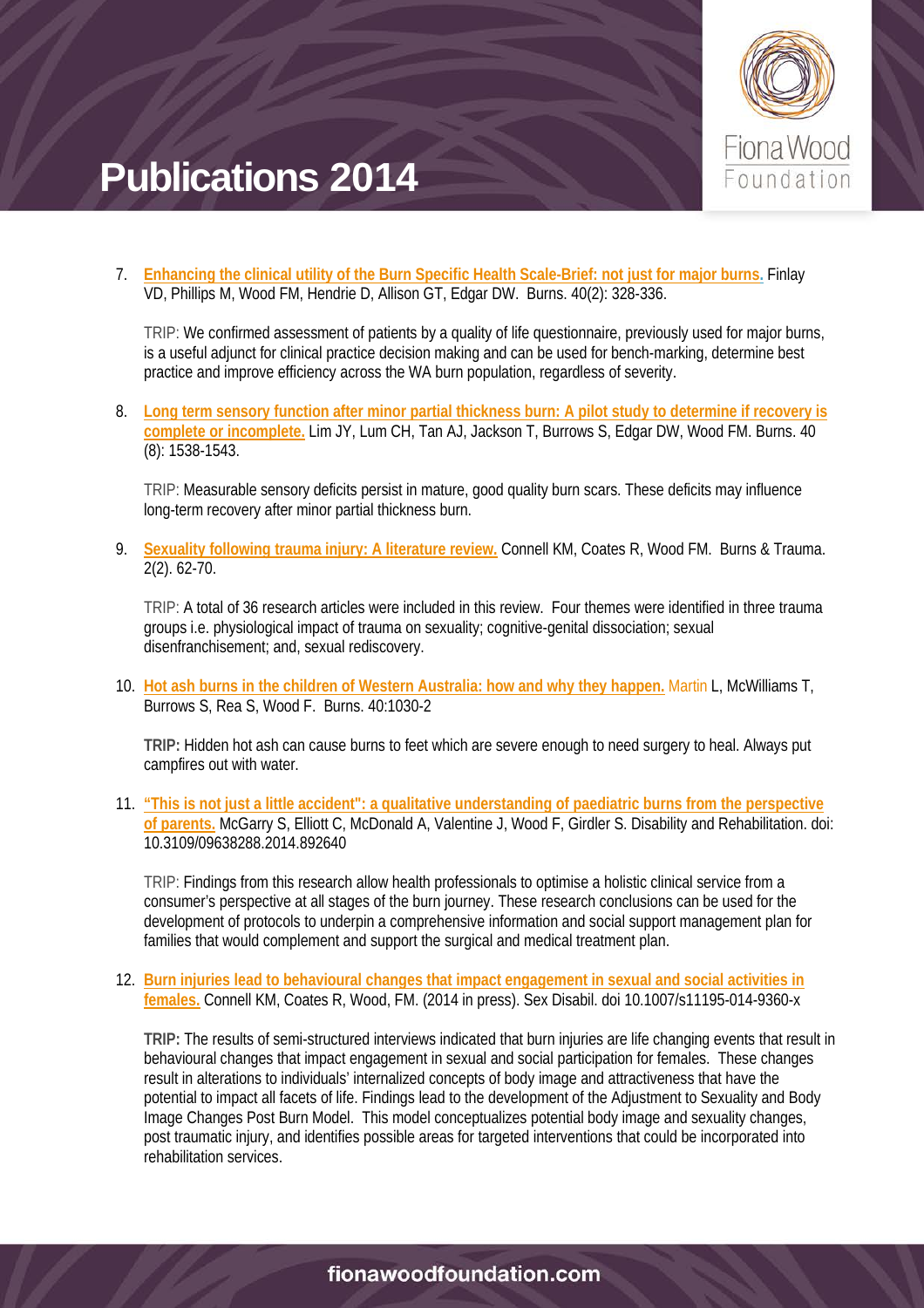

13. **[Developing a burn injury severity score \(BISS\): Adding age and total body surface area burned to the](http://www.sciencedirect.com/science/article/pii/S0305417913003392)  [injury severity score \(ISS\) improves mortality concordance.](http://www.sciencedirect.com/science/article/pii/S0305417913003392)** Cassidy JT, Phillips M, Fatovich D, Duke J, Edgar DW, Wood FM. Burns. 40, 5:805-813.

TRIP: Thankfully, death from severe burn injury is rare. This study provides a multi-trauma-based algorithm, more accurate than any available previously, as an adjunct to predict mortality post-burn trauma to minimise the chance of unnecessary suffering in the event of severe injury.

14. **Scald burns in children aged 14 and younger in Australia and New Zealand-An analysis based on the Bi-National Burns Registry (BiNBR).** Schricke D I, Jennings PA, Edgar DW, Harvey JG, Cleland HJ, Wood FM, Cameron PA. Burns. 40, accepted to print October 2014.

TRIP: Hard stats for targeted prevention and education campaigns in Australia and New Zealand - Scalds occur 4 times more in Aboriginal and Maori children compared to Caucasian children with 46% of injuries in the kitchen associated with someone cooking. Only 20% of children received immediate, adequate first aid and those that did spent 2.8 days less in hospital.

15. **ANZBA-JBI Burn Trauma Rehabilitation: Allied Health Practice Guidelines (Book).** Chief Editor: Edgar DW. Publisher: Dabrow-Woods A. Copyright © 2014 Lippincott Williams & Wilkins, Philadelphia, PA 19103. WA Group Co-authors – Wood FM; McGarry S; Grisbrook T; Finlay V; Rowe S; Gittings P; Noteboom B; DeJong H; Schug S.

TRIP: This book provides evidence-based guidelines to direct practice across the spectrum of burn injury rehabilitation. The book was designed and written to provide applicable information in any facility across the globe.

16. **["Assessment of human burn scars with optical coherence tomography by imaging the attenuation](http://biomedicaloptics.spiedigitallibrary.org/article.aspx?articleid=1767065)  [coefficient of tissue after vascular masking,"](http://biomedicaloptics.spiedigitallibrary.org/article.aspx?articleid=1767065)** P. Gong, R.A. McLaughlin, Y.M. Liew, P.R.T. Munro, F.M. Wood, D.D. Sampson, J. Biomedical Optics, 19(2):021111, 2014.

TRIP: This work is developing a new way to assess and quantify burns scars using non-invasive, high resolution optical imaging. The resulted demonstrated some of the structural differences between normal skin and burns scars.

17. **[Designer self-assembling hydrogel scaffolds can impact skin cell proliferation and migration.](http://www.nature.com/srep/2014/141105/srep06903/full/srep06903.html)** Bradshaw M, Ho D, Fear MW, Gelain F, Wood FM, Iyer KS. Sci Rep. 2014 Nov 11; 4:6903. doi: 10.1038/srep06903.

**TRIP:** This work will help to progress the development of new scaffolds that can replace damaged tissue after burn injury. The work demonstrated that new scaffolds could promote skin cells to repair damage and suggests these types of scaffolds may be useful in the future.

18. **[Non-severe burn injury leads to depletion of bone volume that can be ameliorated by inhibiting TNF](http://www.sciencedirect.com/science/article/pii/S0305417914002927)[α](http://www.sciencedirect.com/science/article/pii/S0305417914002927)**. O'Halloran E, Kular J, Xu J, Wood F, Fear M. Burns. 2014 Oct 7. pii: S0305-4179(14)00292-7.

**TRIP:** We showed for the first time that even non-severe burns can cause changes in bone tissue. This is important as >90% of patients in Australia have non-severe burns yet possible damage to the bones has been overlooked. We will need to look further at these changes in patients and whether we can prevent these changes which appear to be caused, at least in part, by the inflammatory response to the injury.